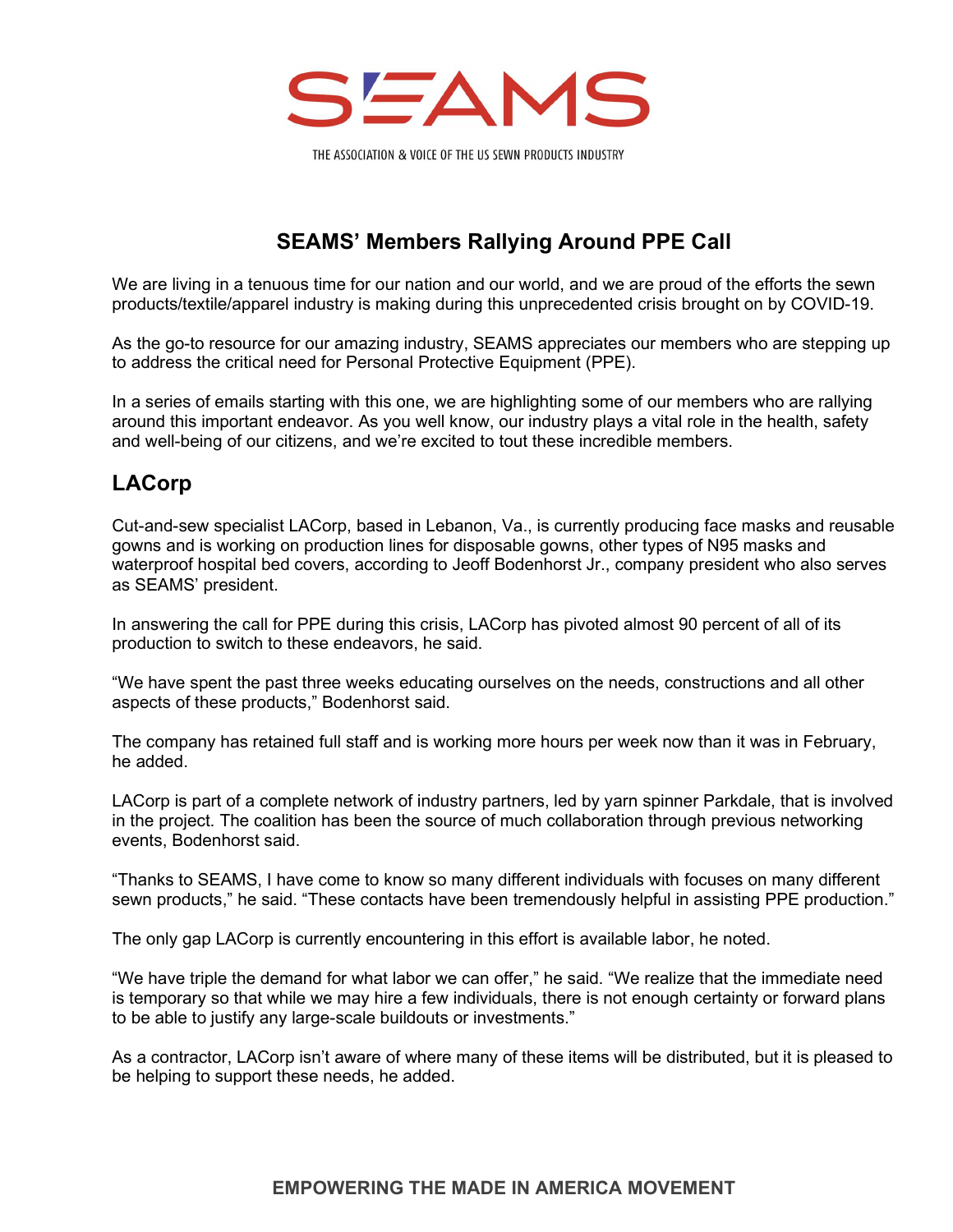

THE ASSOCIATION & VOICE OF THE US SEWN PRODUCTS INDUSTRY

"My employees are very proud to be involved in these efforts, supporting their neighbors and communities across America," Bodenhorst said. "I am very optimistic that this endeavor will lead to a different mindset as we all recover from the virus."

He added: "It is our hope that so much attention is being directed towards domestic sourcing that some of these supply chains or government agencies will look to secure a portion of their sourcing needs on a continued basis moving forward, becoming less dependent upon the Asian sourcing model."

## Hamrick Mills

Hamrick Mills, a 120-year-old fabric maker based in Gaffney, S.C., is producing fabrics that can and are being utilized in scrubs, gowns, masks and other PPE items.

Most of these products already were a part of the company's product line, but it has modified some basic constructions in order to make more specific fabrics for these applications, according to Jim Hopkins, director of Sales and Marketing.

"Essentially, we have taken currently running warp conditions and modified the construction and/or yarn makeup to create the desired fabric," he said. "Thus far, the transition has been relatively quick with a very fast learning curve. The thought process for the top management was simple: 'We are in a time of crisis and need, so we will do whatever we can to assist the efforts to protect and supply those who need it the most.'"

Hamrick Mills, deemed an Essential Business in the State of South Carolina, has remained operational with its current employee base, he said. It continues to run 24 hours, five days a week, which is its typical schedule during "normal" times, he added.

"As a company, if we are unable to provide a specific fabric a potential customer may need, we will do our best to recommend other companies that may be able to assist them," said Hamrick sales rep Roy Lockett. "Additionally, we often refer them to dyers and finishers in the region that will hopefully have the technical capabilities to meet the fabric specifications required."

As a greige cloth supplier, its fabrics require additional finishing/processing in order to be viable for the next links in the supply chain, Hopkins said. Though the company doesn't know specifically where its fabrics will be distributed, it does know to some extent the end use, he noted.

"As a company, we are proud to be able to contribute in a meaningful way to the protection of our fellow citizens, and are sure that each of our employees take great pride in knowing that their efforts are making a difference in the fight against this pandemic," he said.